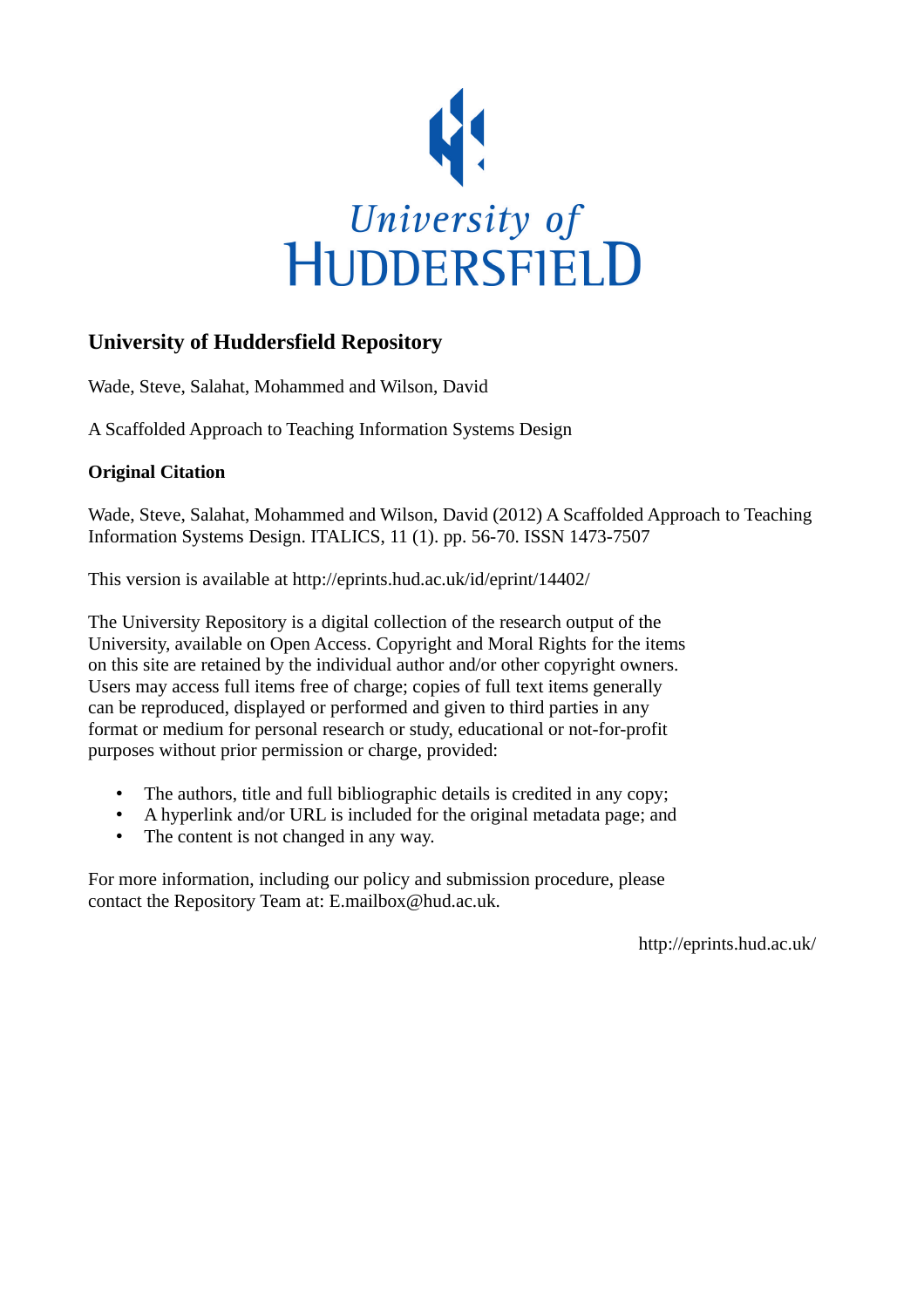# **A Scaffolded Approach to Teaching Information Systems Design**

Dr. Steve Wade University of Huddersfield, UK s.j.wade@hud.ac.uk

Mohammed Salahat University of Huddersfield, UK m.salahat@hud.ac.uk & Ajman University, UAE m.salahat@ajman.ac.ae

֬

Dr. Dave Wilson University of Huddersfield, UK d.r.wilson@hud.ac.uk

# **ABSTRACT**

*This paper reflects on the experience of delivering a module in Information Systems Design to postgraduate students. The module has been taught for a number of years but has recently been restructured around a novel systems development framework presented as a pattern language. This restructuring represents a move towards a "scaffolded" approach to delivering the module. We present evidence that this approach has improved both the students' technical skills and their confidence in applying these skills. .* 

### **Keywords**

*Scaffolding, postgraduate, information systems design, pattern language.* 

# **1. INTRODUCTION**

The research presented here is a descriptive case study based on our experience of delivering a postgraduate module in Information Systems Design to students of our MSc courses in Advanced Computer Science and Information Systems Management. For a number of years this module has been taught in block mode over five full days. We chose this mode of delivery to attract part-time students in full-time employment. Over the years the profile of students on the courses has changed from predominantly working adults to predominantly full time international students. It became apparent that the intensive nature of block week teaching caused difficulties for this latter group of students who often arrive for the first time in the UK just a few days before their first class. Restructuring the module to be delivered over a full semester to full-time students presented an opportunity to rethink the modes of delivery and assessment. We have now adopted a "scaffolded" approach based on a systems development framework that we have developed and applied over a number of years (Salahat and Wade, 2009; Salahat *et al*, 2009).

This paper will explain the nature of "scaffolded" teaching as we have applied it in our "Information Systems Development" module. We first provide a brief introduction to the idea of scaffolding in teaching, then comment on our research methodology and the structure of the development framework we have followed, we then explain how we have evaluated that framework through our teaching. The paper is concluded with a brief description of our plans for further research in this area.

# **2. USE OF SCAFFOLDING IN TEACHING**

The term "scaffolding" was introduced by Bruner (1966) to describe a framework of supportive elements added to a teaching programme to help students develop a deeper understanding of a subject. The approach encourages support for various learning styles and learning experiences (Salend, 2001; Kame'enui et al., 2002; Kirk et al, 2006;) by "actively diagnosing student needs and understandings, providing tailored assistance and specific feedback" (Larkin, 2002, p.30). This means that the tutor has to be able to identify an area that is just beyond, but not too far beyond, the student's current understanding. The approach is rooted in constructivist theories of learning which emphasise the active role learners take in constructing their own individual knowledge schemas (Duffy and Jonassen (1992), p.64). The challenge is how to assist students to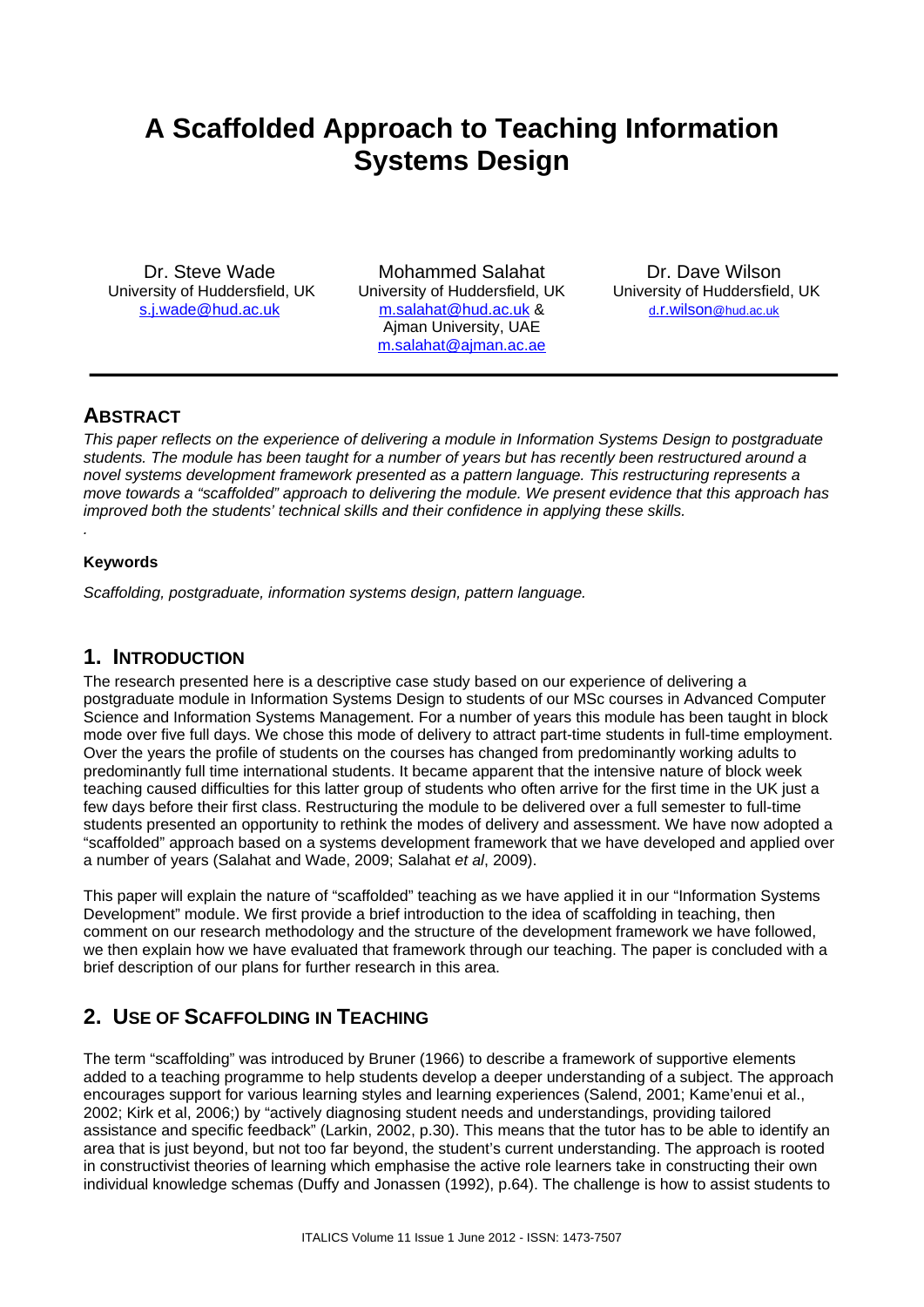make links between new knowledge and what is in their existing schemas (Ryan and Carroll, 2005, p.14). This can be difficult with a diverse group of students such as the ones we have been teaching some of whom have a background in Computer Science whilst others have a background in Business Studies.

The Information Systems Design module discussed in this paper is based around the application of the Unified Modelling Language (UML) throughout the development lifecycle from requirements analysis to implementation. All of our students arrive on the module with some background in modelling but those on the MSc Advanced Computer Science course tend to view modelling as high-level programming whereas those studying for MSc Information Systems Management tend to think in terms of business models. This presents the challenge of moving students into a deeper understanding from different starting points and with different preconceptions about the nature of the subject.

In later sections we describe how we have built our basic scaffold around a framework of techniques that help the developer to move step-by-step from modelling human activity to implementing a software system to support that human activity. We will also explain how we have used a number of feedback mechanisms to encourage students to reflect on their learning at each step along the way. Before this we will comment on the basic methodology we have been following.

# **3. METHODOLOGY**

The work reported here is an action research project aimed at improving educational delivery on one module. A variety of forms of action research have been proposed in the context of higher education (McPherson and Nunes, 2004). In a typical action research project the researcher will occupy two roles: one as the proponent of an educational theory and the other as a user of that theory. The typical action research project will be based on an iterative lifecycle embracing problem identification, action planning, implementation, evaluation, and reflection. The insights gained from an initial cycle feed into planning of the second cycle for which the action plan is modified and the research process repeated. We have reached the stage of completing the first cycle which has included the following activities each of which will be described in more detail later in the paper:

- The identification of key learning outcomes and initial working hypotheses about how to meet them. For instance, a key objective is to provide an appropriate framework for exploring the expert knowledge contained within systems development methods. In developing this framework we were mindful of the need to encourage maximum student ownership of the learning process. The framework cannot therefore be a simple list of instructions to be followed slavishly. We have therefore presented the framework as a pattern language to be used by students to help them generate their own high-quality software designs.
- The development of teaching materials to document the framework. This has been done by developing a website containing descriptions of the various patterns that make up the framework and the links between them that make this a pattern language.
- Running the module. The module is based upon a one hour lecture and two hours of project work per week over one semester. The lectures have been made available as ScreenCam videos *via* the University's video-streaming service. Students are expected to view these ahead of the actual presentation; this helps to make the lecture sessions more interactive as students arrive with a prepared mind. Students are encouraged to maintain a learning diary in the form of a blog within Blackboard, the University's Virtual Learning Environment. The blogs are visible to other students as well as the tutors.
- Observing the progress of the module week-by-week in a number of ways including a range of ongoing student feedback mechanisms.
- Reflecting upon the results of the evaluation, in preparation for modifying delivery for the second presentation of the module.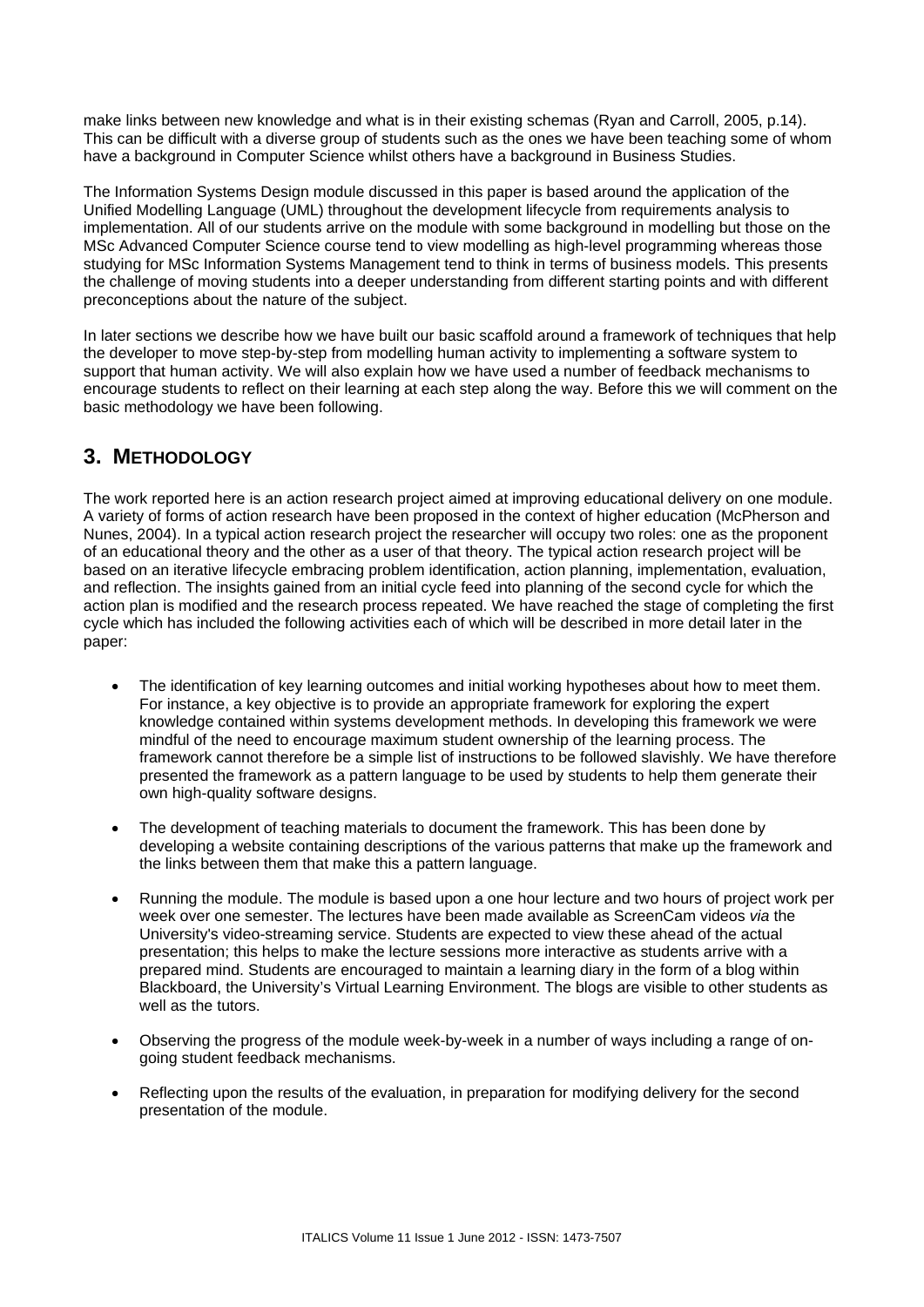With respect to this final activity we used a number of different ways to collect information as the basis for reflection; a pre-course questionnaire was distributed before teaching began to establish the background knowledge and preconceptions of our students; a series of anonymous in-class surveys were used to test students understanding and self-confidence in the techniques being introduced; an analysis was carried out of the most common mistakes made by students in the models they submitted as part of a coursework portfolio; short reflective essays were made part of the coursework portfolio in which students were asked to comment on the perceived benefits and disadvantages of the techniques; questionnaires were administered to give the students the opportunity to feedback on any issues they did not feel had been covered elsewhere and focus group discussions were held in class. The move from teaching in block mode to a semester-long presentation meant that data could be collected, but it had to be analysed quickly in order for changes to be made to the module from week to week.

# **4. THE DEVELOPMENT FRAMEWORK**

The development framework we have followed in teaching this module is based on our earlier research into the design of a multi-method framework (Salahat *et al*, 2009). In that project we proposed a framework for bringing together principles from object oriented approaches to designing software systems and the "soft systems" approach to analysing social systems (Checkland, 1999). Following the basic structure of this framework we developed a module based around the following topics:

- How to use soft systems methodology to learn about a problem situation.
- How to extract Use Cases from the soft systems models.
- How to develop sequence diagrams related to each Use Case.
- How to develop a domain model from the collection of sequence diagrams.
- How to convert the domain model into a class diagram and database design.
- How to implement the class diagram as an object oriented software system using the, "naked objects", implementation pattern.

We have used the basic step-by-step approach suggested by these topics as the basis for scaffolded teaching. Initially we present a number of complete case studies following the steps implied above then ask students to work on related case studies for their coursework. The case studies are based around the needs of an academic department like our own.

It is beyond the scope of this paper to discuss the details of each of these topics or present the case studies that have been developed but for those unfamiliar with the techniques alluded to the following examples are intended to give a flavor of the deliverables developed during each step of the method.

The example used here relates to the decision to introduce a Peer Tutoring System into an academic department to provide extra help to students on a programming module. We would initially begin by drawing a rich picture. The diagram below shows a rich picture produced in a recent tutorial.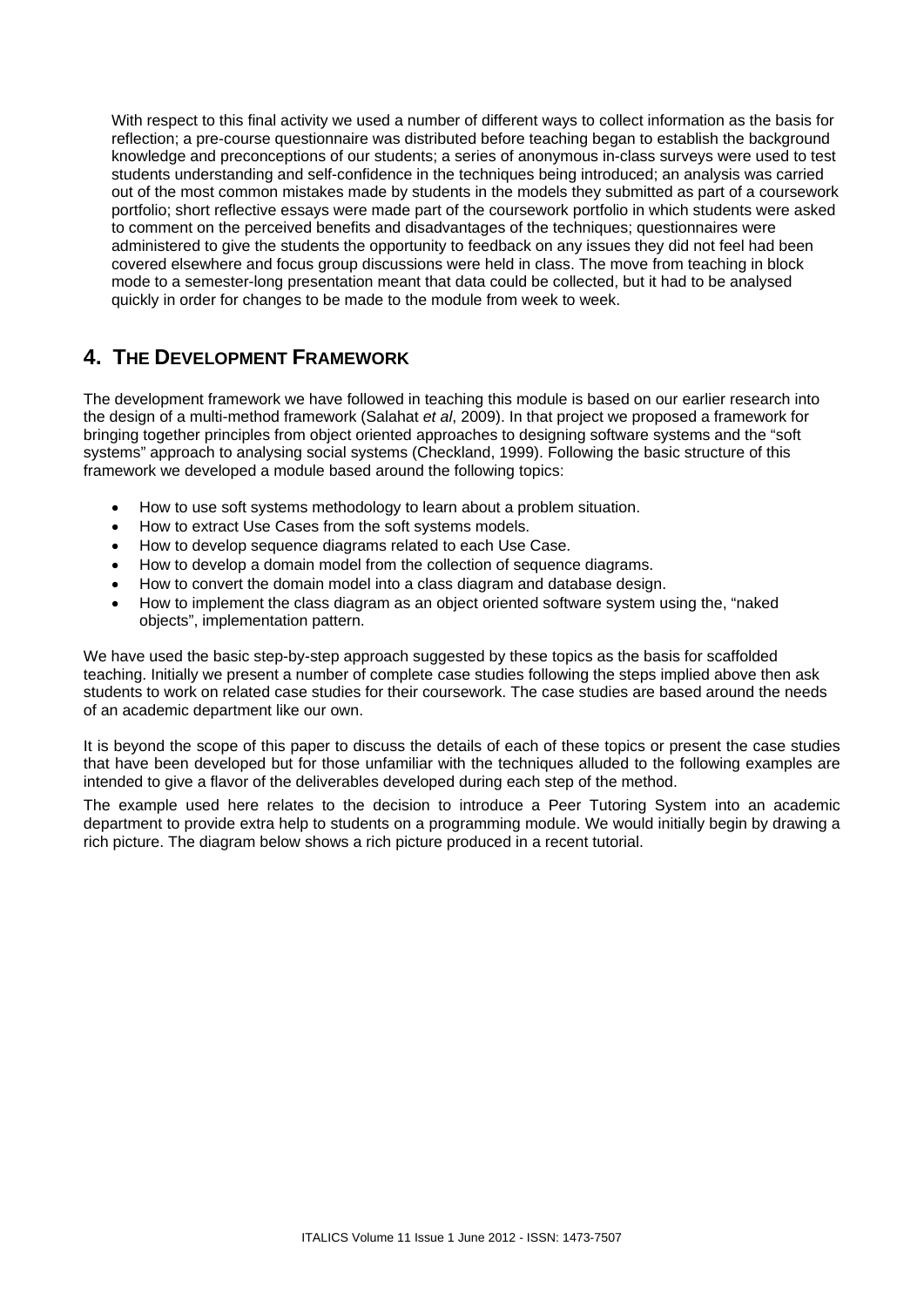

**Figure 1. A rich picture for the Peer Tutoring System.** 

The use of rich pictures with an international group of students is a good way to start. Simple graphics are understood across language barriers and are fun to develop and discuss. The discussion stimulated by the rich picture leads us into developing a root definition: A succinct description of the system being developed. The following might be a suitable root definition for the peer tutoring system:

> A system owned by the school that provides study skills support to students using volunteers from the student body with the quality of their support activities monitored by academic staff.

Having agreed a root definition we move to developing more formal activity models such as the following which includes activities that might be supported by a software system along with others that will be enacted by humans without the assistance of software.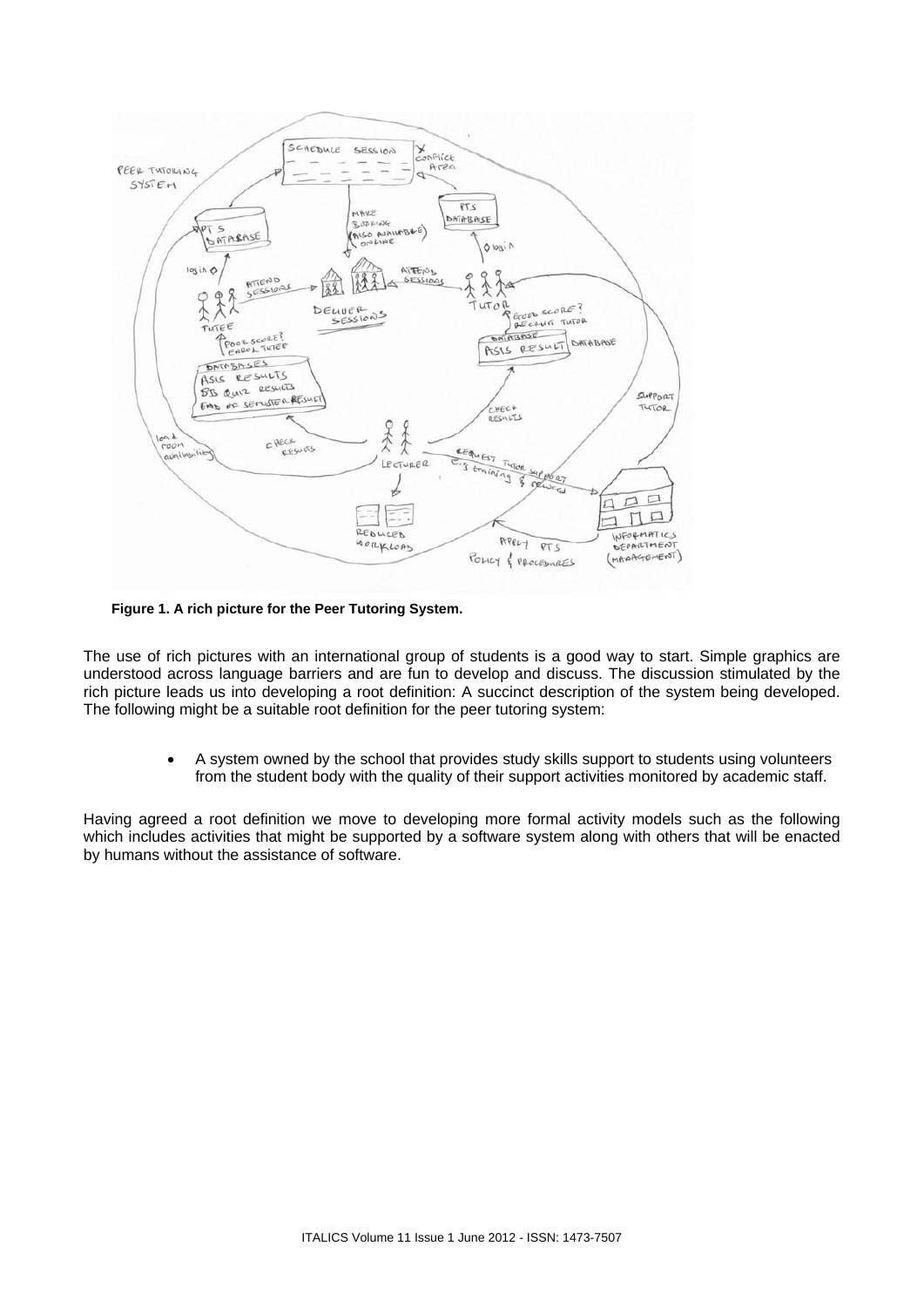

**Figure 2. Activity Diagram.** 

In tutorials we use these diagrams to provoke further discussion. For example we might consider the following questions:

- Is it enough to advertise the peer tutoring service or should some (weaker) students be required to attend?
- Should we pay peer tutors?
- How should the effectiveness of the system be measured?
- Should we monitor the attendance of students at these sessions?

Some of these questions lead us to develop further activity models. For example the following for an "attendance monitoring" system:



**Figure 3. Activity Diagram for Attendance Monitoring.**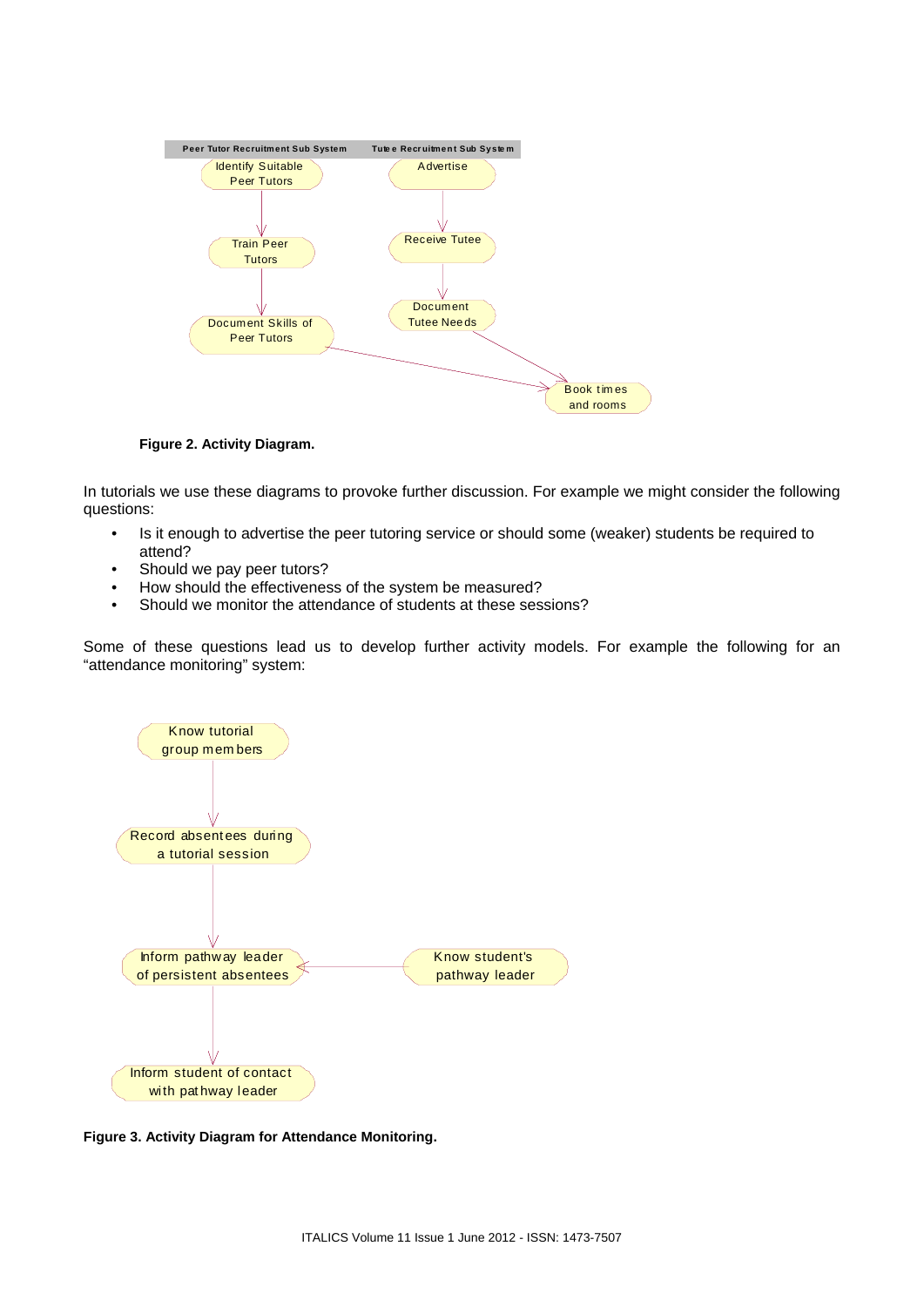These types of diagram are intended to describe human activity but they can be used to inform the design of a Use Case Model. Use Cases are activities that require software support. The following diagram could be derived from the activity diagram above:



**Figure 4. A Use Case Model.** 

If we focus on the "Print Class List" Use Case we might develop the following user interface in which the user enters a Module Code along with details of everyone who should be attending the peer tutorials for that module.



**Figure 5. Screenshot for a Use Case.** 

To support this interface we could propose a sequence diagram explaining the role that a number of objects will have, "...behind the scenes".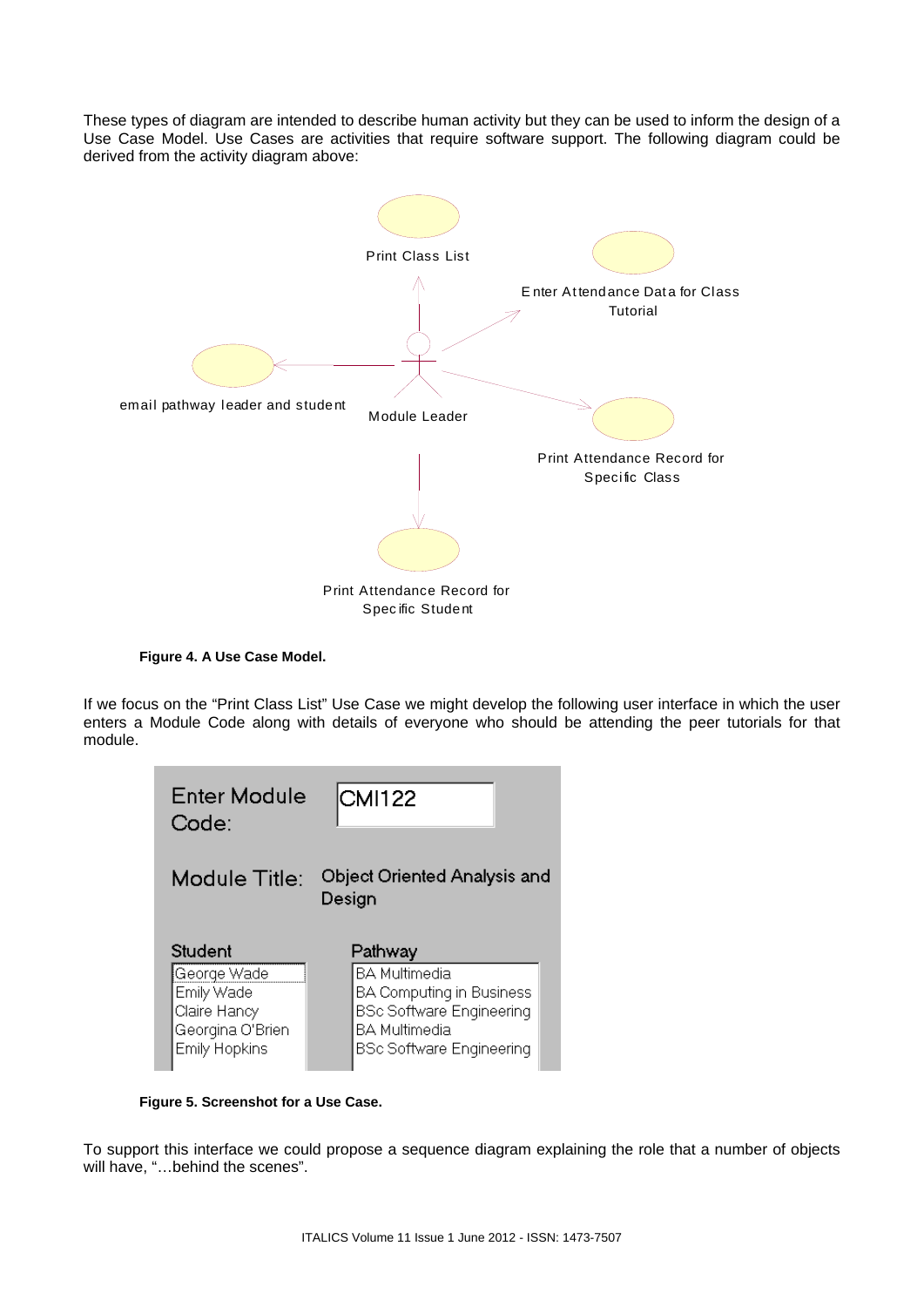

**Figure 6. A sequence Diagram.** 

We would develop a diagram like this for every use case then develop a domain model consistent with all of these diagrams. A domain model derived from this one sequence diagram might look like this:





The domain model can be used as the basis for designing an object oriented software system and a relational database structure. We have encouraged students to use the Naked Objects Framework (2012) to generate object oriented code and a graphic user interface directly from the domain model. The user of an application developed using the Naked Objects Pattern interacts with a series of windows containing icons representing each of the domain classes. A class can be accessed by double-clicking on its icon to reveal its attributes and operations in a standard format. In the above example I can select, "Module," then search for a specific module and right-click on its "Create Class List" operation to see a list of students enrolled on the module. Other functionality can be achieved by dragging and dropping; so for example if I wish to enroll a specific student onto a specific module I can drag the icon representing that student on to the icon representing the module thus creating the relationship between them. This means that the relationship between the code and the model is very literal. A change in the model (e.g. the addition of an operation on, "Student", named "Get Coursework Marks") feeds through into the code and then directly into the user interface. From a teaching perspective this helps to reinforce the idea that modeling is both about representing the real world and designing software.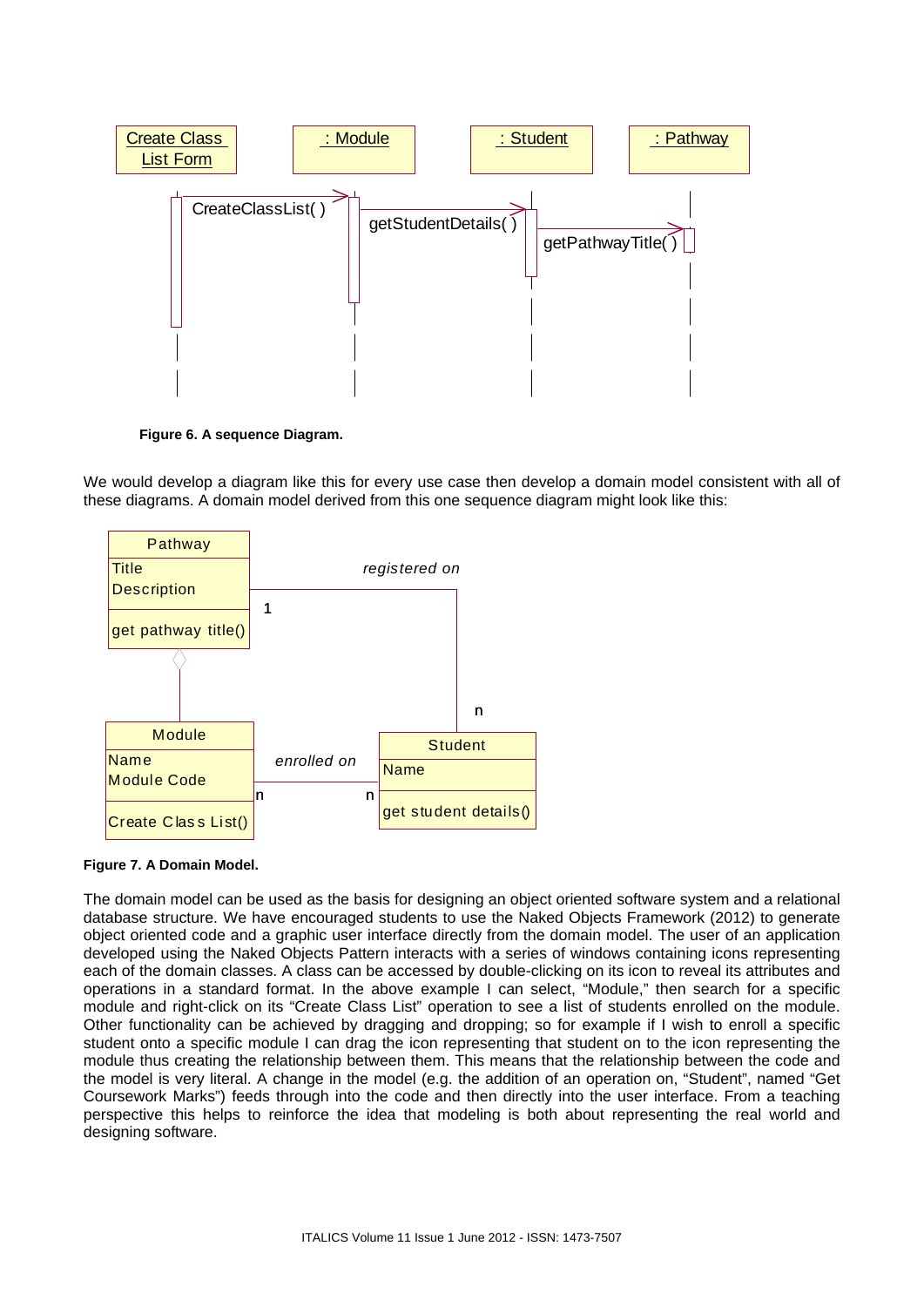# **5. PATTERNS IN THE DEVELOPMENT FRAMEWORK**

An important part of our research has been to identify specific issues that cause difficulties for students then provide specific, detailed guidance of how to ameliorate these difficulties. We have done this by specifying development patterns that can be applied at each stage.

Patterns have been widely used in information systems design over the last ten years. A pattern in this context is a generic solution to a recurring problem expressed in a literary form. The approach has its roots in architecture specifically the work of Alexander (1979). In information systems design patterns have been used to ease communication problems and the thinking behind complex design. Patterns are usually described by templates which specify the style and structure of a pattern description. Typically the template will include sections for a description of the problem to be addressed, the forces acting to create the problem, a generic solution, a specific example of how this solution might be applied and a discussion of the benefits the solution should provide.

The following example relates to a common problem in domain modeling where students represent a manyto-many relationship between two objects when the relationship would be better represented by a third object.

#### *Problem:*

How to model the relationship between two classes that have a many-to-many association with each other?

#### *Forces*

- Many-to-many relationships occur often in the real world.
- It can be difficult to implement many-to-many associations in some object oriented programming languages.
- Many-to-many relationships have no direct implementation in relational database systems in which they may have to be persisted.
- A many-to-many relationship is usually complicated enough to warrant the addition of an extra class.

#### *Solution*

Transform the many-to-many association between two classes into a trio of classes by creating an intermediary class with two one-to-many relationships. The name of the intermediary class should describe the type of relationship being captured.

#### *Example*

A many-to-many relationship between Drug and Patient is reconstructed as two one-to-many relationships. One between Drug and Prescription, while the other between Patient and Prescription.

#### *Discussion*

- We can now store details of date and dosage for each prescription as attributes of the new "prescription" class.
- Prescription might be linked to Doctor to identify the individual doctor who made each prescription.

The idea is that patterns such as this can be used to guide students away from common problems and into good practice. We have tried to identify these common problems by looking for recurring mistakes in coursework. For example students found the transition from Use Case Models to Sequence Diagrams difficult so we provided the following pattern and discussed it in class.

#### *Problem:*

It is hard to develop sequence diagrams from the Use Case Module. What can I do to make this transition easier?

#### *Forces*

A high level Use Case Diagram (such as the one presented above) is fine for a, "mile high", view of the computer systems behaviour. For many stakeholders, such as sponsors and managers, this will be enough. As designers however we need to open these up and define them in detail. We know what the system presents to the various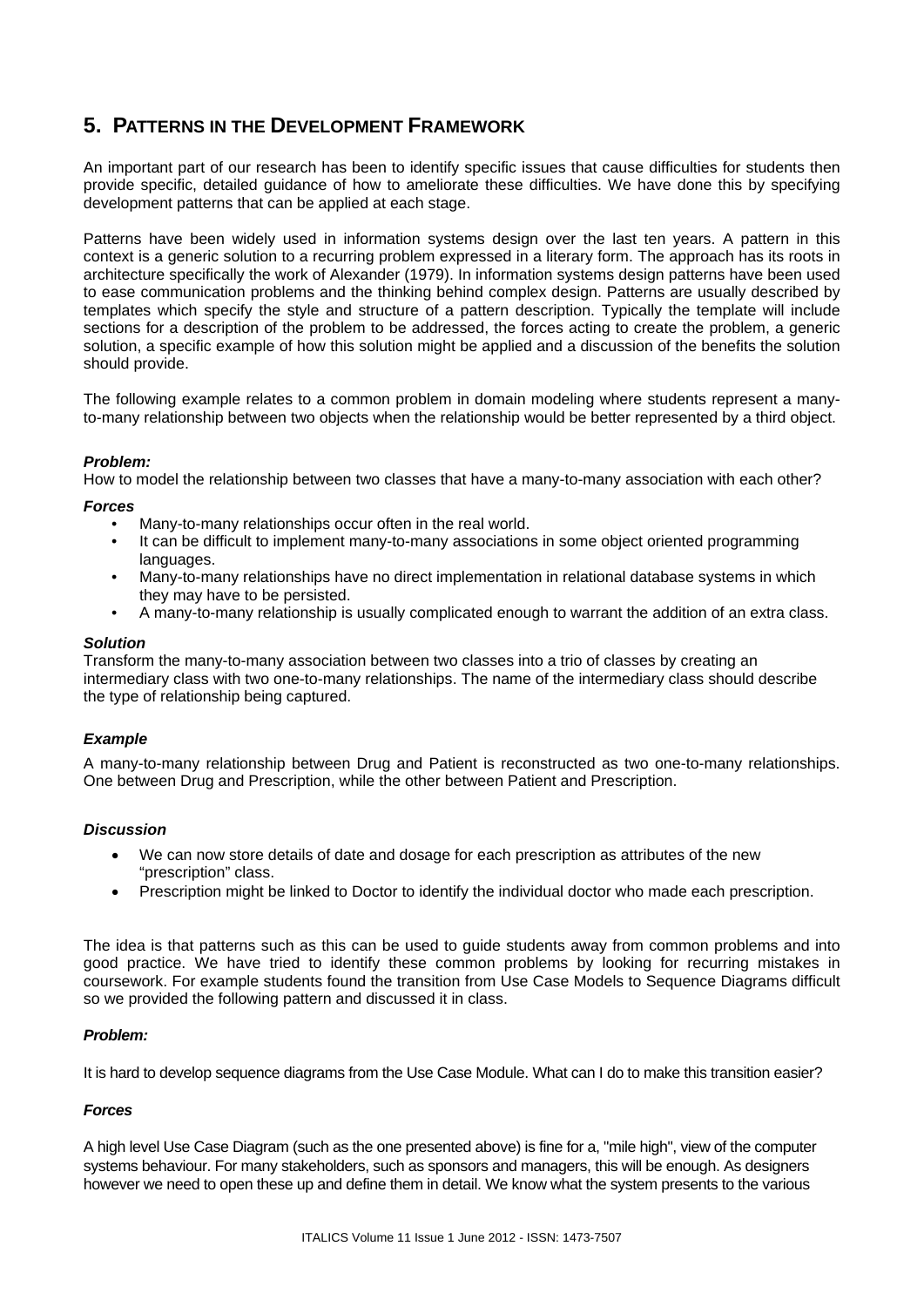users (or actors), we need to define in fine detail the, "how", of that interaction; until we have done this we cannot begin to develop a sequence diagram.

#### *Solution*

Using a set format for the Use Cases makes the collection and organisation straightforward. The following format for a Use Case Pro-forma is suggested:

| Use Case Number:                   | Use Case Name: |
|------------------------------------|----------------|
| Goal:                              |                |
| <b>Brief Description:</b>          |                |
| Actors:                            |                |
| Quality requirements:              |                |
| Primary Path:                      |                |
| Use Cases Related to Primary Path: |                |
| Alternatives:                      |                |
| Use Cases Related to Alternatives: |                |
| Exceptions:                        |                |
| Use Cases Related to Exceptions:   |                |
| Notes:                             |                |

#### **Figure 9. A Use Case Template**

The main section of this pro-forma is the one describing the primary path – this is a step-by-step description of the way in which the use case will be executed once the software system has been developed. In specifying the primary path we assume that nothing will go wrong during any of these steps. Any problems that might arise are dealt with separately in the Alternatives and Exceptions sections. We can use the description of the primary path as the basis for developing an initial sequence diagram. The way in which this is done is specified in another pattern.

There are some additional fields in the pro-forma that will not be discussed here.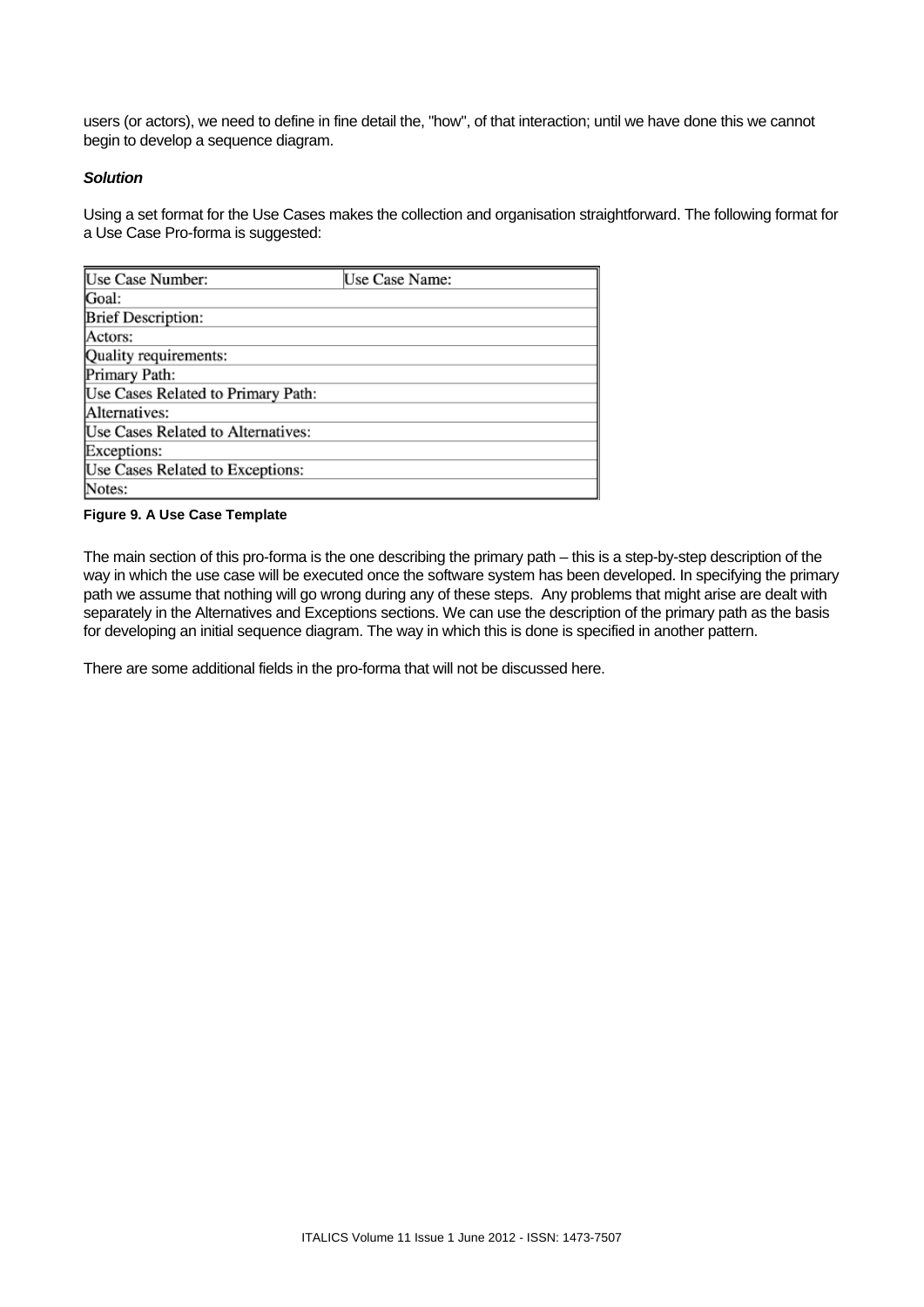#### *Example*

| Use Case Number: 1<br>Enroll in Peer Tutor<br>Use Case Name:<br>Session                                                                          |  |
|--------------------------------------------------------------------------------------------------------------------------------------------------|--|
| <b>Brief Description:</b> This Use Case is concerned with enrolling an existing student<br>a peer tutor session for which she is eligible.<br>in |  |
| Actors: Module Leader; Student                                                                                                                   |  |
| <b>Frequency of Execution: Daily</b>                                                                                                             |  |
| <b>Scalability:</b> Only one instance of this runs at any one time.                                                                              |  |
| Criticality: Essential. We need an accurate record of who is expected to attend<br>each session.                                                 |  |
| Precondition: The student is registered at the university and is currently studying<br>the module related to this peer-tutor session.            |  |
| Postcondition: The student will be enrolled on the peer tutoring session if she is<br>eligible and there are spaces available.                   |  |
| <b>Primary Path:</b>                                                                                                                             |  |
| The use case begins when a student wants to enroll in peer-tutor session.<br>1.                                                                  |  |
| 2.<br>The student inputs her name and student number into the system.                                                                            |  |
| 3.<br>The system verifies the student is eligible to enroll in classes at the<br>university                                                      |  |
| 4.<br>The system displays the list of available peer tutor sessions                                                                              |  |
| The student indicates the session in which she wishes to enroll.<br>5.                                                                           |  |
| 6.<br>The system checks that the student is enrolled on the appropriate module<br>to join in the session                                         |  |
| 7.<br>The system asks the student to confirm that she wants to enroll in the<br>session.                                                         |  |
| 8.<br>The student indicates she wants to enroll in the session.                                                                                  |  |
| 9.<br>The system enrolls the student in the session.                                                                                             |  |
| Use Cases Related to Primary Path:                                                                                                               |  |
| None.                                                                                                                                            |  |
| Alternatives: The student is not eligible to join classes. The student is not studying<br>the appropriate module for this session.               |  |
| Use Cases Related to Alternatives:                                                                                                               |  |

#### **Figure 10. A Use Case Example.**

The above are examples of two patterns we use in teaching. We have specified many more patterns related to commonly occurring problems. Initially we used patterns drawn from the publications of Ambler (1998), and Evitts (2000). We spent some time re-working and shaping the documentation for these patterns to give coherence to the collection. The patterns are presented in a website based around the metaphor of different development, "rooms". The first room is concerned with developing a soft systems model and contains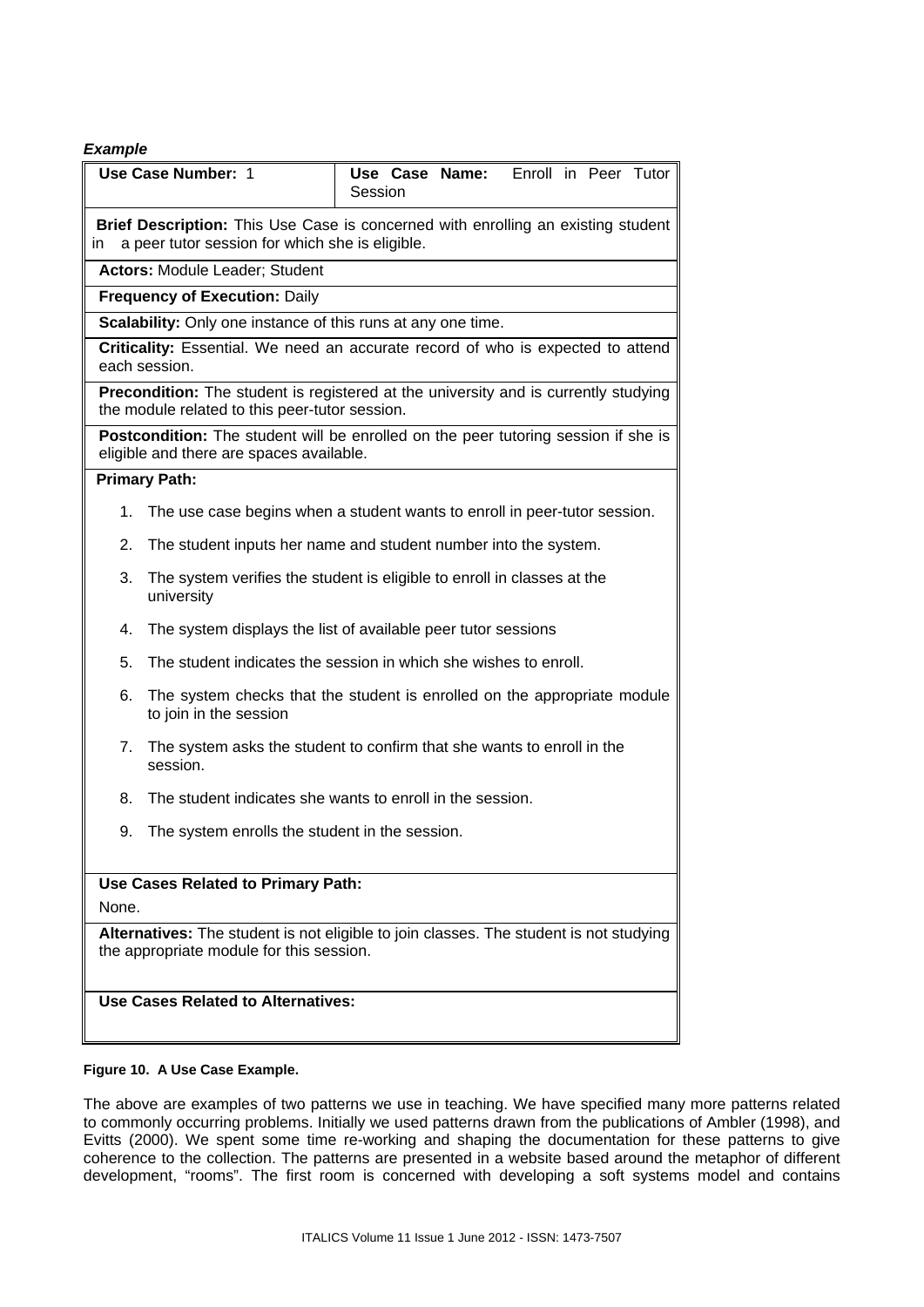patterns for developing a range of soft systems models including a rich picture, root definition and conceptual models. An adjoining room contains patterns for translating the conceptual models (more specifically the "consensus primary task model") into a Use Case Model with detailed documentation of each use case. A door in this room leads to another containing patterns that explain how to:

- Develop a sequence diagram to show how the behaviour of a use case is accomplished by objects. This will involve ensuring that the use case primary path maps across to the messages being passed on the sequence diagram.
- Assign operations to classes that map to messages on the sequence diagram.

When a number of patterns are related to each other and have a common domain we describe this as a, "pattern language". We are therefore trying to develop a pattern language to support the teaching of information systems design. We would argue that patterns are particularly suited to this purpose. They are descriptive, not prescriptive (unlike most development methods). They capture expertise in a loose and openended format that lends itself to a "hypertextual" presentation in the form of a website with links between related patterns that do not force a specific sequence of activities. The patterns can also be used as the basis for developing class tests and more substantial assignment specifications.

# **6. PROPOSED MODULE FRAMEWORK**

In light of the above discussion we have been able to propose the following guidelines for developing a scaffolded module in this area:

- 1. Design a portfolio-based assessment that can be completed step-by-step and is aligned to patterns used in teaching. For each pattern we specify outcomes that can be represented in an assessment grid. The pattern then becomes part of the explanation of what is required and is clearly linked to the feedback grid.
- 2. Provide formative in-class surveys that encourage students to reflect on their understanding of key patterns. Do they understand why something has been identified as a problem? Can they see how the proposed solution would help? Can they apply it to the coursework case studies?
- 3. Encourage students to discuss the individual patterns and how they may be applied to case studies in groups before they complete the in-class surveys. Students should also work on parts of the coursework that relate to specific patterns on a week by week basis.
- 4. Collect data on a regular basis by inspecting student coursework and in-class surveys. Use the feedback to inform improvements to pattern descriptions and the identification of new patterns.

These four steps work together to support the students through the assessment process by constantly monitoring their progress and providing support that helps them to identify what they are expected to do and how. The feedback mechanisms lead to dynamically updating and refreshing the module content. Hopefully this will lead to continuous improvement in the clarity of the teaching materials.

# **7. EVALUATION**

### **7.1 Pre-course Questionnaire**

Thirty eight students joined the Information Systems Design module in 2011. A background questionnaire was distributed to them before the first class to gather information about their prior learning in this area. An analysis of the questionnaire shows that there were broadly two types of student taking the module:

 18 students of MSc Advanced Computer Science. These students had a strong background in programming. Some experience of modelling but not with the UML. None of them were familiar with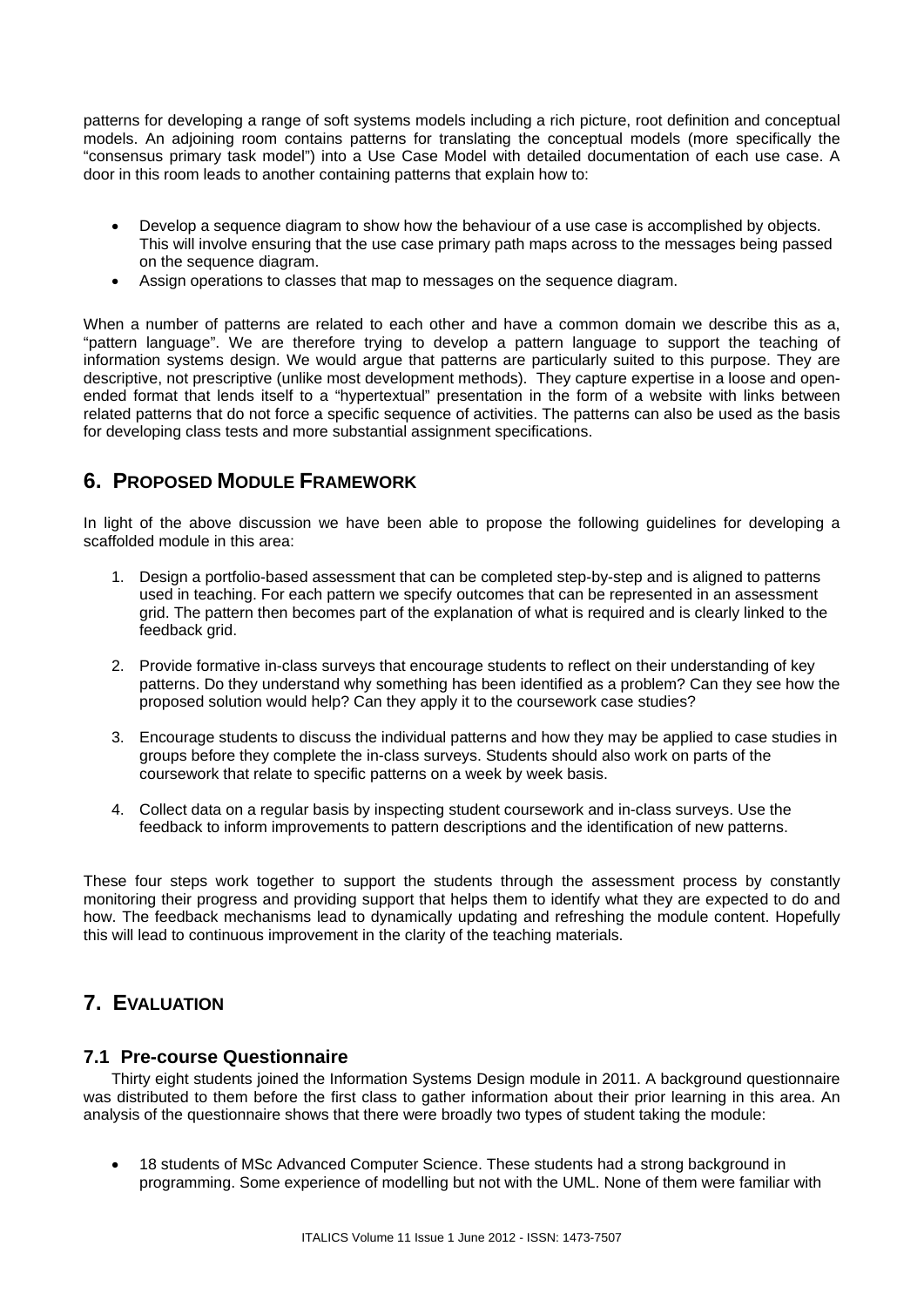the idea of multimethodology. None of them had heard of SSM. Whilst studying our module these students were also studying advanced software development modules in areas such as, "internet application development".

 20 students of MSc Information Systems Management. These students do not have a strong back ground in programming. Most of them were unfamiliar with the principals of object oriented programming. Some experience of modelling but not with the UML. Most of them had heard of SSM but were not aware of the literature on multimethodology. Whilst studying methods and modelling these students were also studying information systems modules in areas such as, "competing in a digital economy".

The module finished in December 2011 and the student's feedback has been generally positive. There is a clear indication that this new way of presenting the module has led to an increase in the overall pass rate and higher grades for students.

### **7.2 Reflective essays**

For the final part of the coursework portfolio students were asked to write a reflective essay including a discussion on how the module reinforced (or otherwise) their appreciation of the techniques and processes employed in undertaking a development project. In addition the evaluation had to include a wider discussion on topics such as:

- How well the module relates to the other modules on their course.
- How the knowledge and skills taught on the module relates to their previous experience as a student and/or employee.
- The appropriateness of the knowledge and skills taught on the module for future employment.
- Any particular aspects of the module that they found difficult. Specifically any aspect of the real world that they wanted to capture in the models that they developed or any steps in the process that seemed to be a waste of time. Or any additional steps that they thought might have been useful.

These essays provided generally positive feedback. It is possible that some students gave positive comments out of good manners or the mistaken belief that this might lead to higher marks. We sought to minimise this source of bias by making it clear that the students' objective evaluation was important to us as part of our action research project. We explained that the patterns are interesting only in so far as they can be used by human beings to generate useful design ideas. If students considered them to be too vague, too timeconsuming or unhelpful for any other reason we needed them to report this. The following comments are representative of some of the more general comments made in these essays:

- All of the techniques have proved very useful for me. I know how to design systems properly now.
- I have learned a lot from working in groups and following the method. I think this is the most important module because it links everything together.
- Before I started the module I did not know what modelling was or how it related to programming. I feel confident now that I can apply the techniques we have looked at on a real project.

Certain generalisations about the two groups can be made:

- The MSc Advanced Computer Science students were more comfortable with abstraction in the sequence and class diagrams. They seemed to regard modelling as high-level programming.
- MSc Information Systems Management students were more comfortable seeing sequence diagrams and class diagrams as models of the real world.

In future presentations of the module we propose to create mixed groups so that each student gets to work with students on a different course.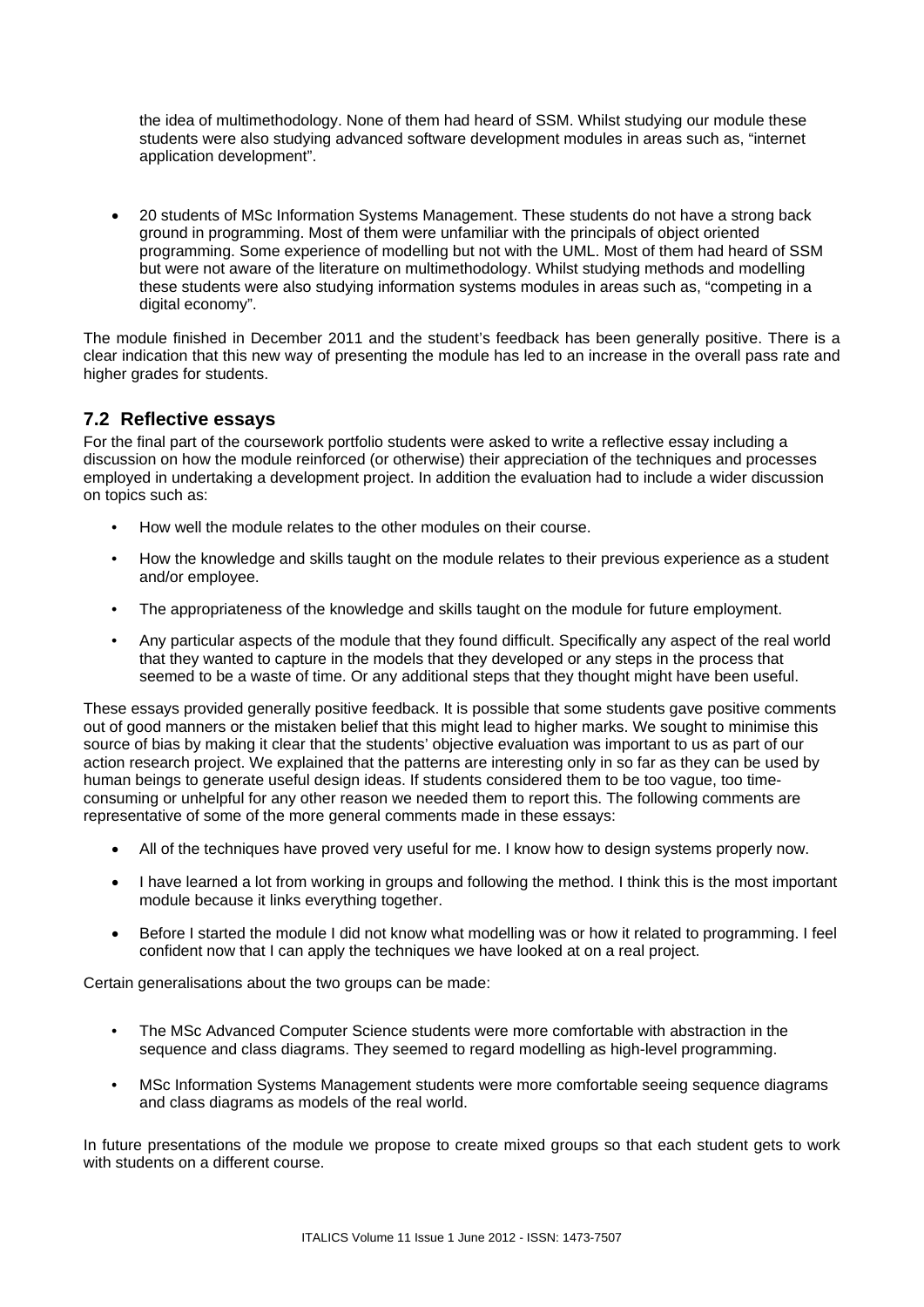### **7.3 Analysis of the common mistakes in the class work**

An analysis of the coursework submitted by the students revealed a number of common mistakes. A list of common errors would include the following:

- Failure to use domain-specific terminology as presented in case study materials.
- Inconsistencies between sequence diagram and class diagram. For example operations appearing in the sequence diagram that are not present in the class diagram.
- Operations given ambiguous names.
- Operations not supported by attributes or relationships.
- Database concepts (pk and fk) used in domain model.
- A lack of consistency between the SSM models and the Use Case Model.

We are working on developing patterns that will steer future students away from making these types of mistake.

#### **7.4 In-class surveys**

We used frequent in-class surveys to evaluate student satisfaction on a week-by-week basis. From these it was apparent that our focus on identifying patterns to help students through difficult techniques was helpful. The majority of the students (approximately 60%) claimed no prior experience of developing business models but after completing the module, 86% said they felt confident with the use of Soft Systems techniques. There was 100% agreement that the ongoing feedback provided in this module was very useful. Typical comments included:

- I like the step-by-step approach where we move forward slowly with help at each stage. I think I would have become confused if I had to do all the work at the end.
- It helps to chunk up the work with patterns. Each pattern seems to make sense and when you put them all together you can make something happen.

As teachers we found that the approach taken was very time-consuming and might be difficult to implement when working with larger groups. Our focus on ways in which we could develop pattern-based teaching materials did lead us to spend more time looking at the students' work than we might otherwise have done. This helped us to see more clearly what techniques the students found hard to understand.

# **8. FURTHER WORK**

We are developing a website for this and similar modules. This will comprise the collection of patterns we have used with hyperlinks between related patterns. For each pattern we will provide a worksheet that specifies a marking scheme to confirm that each step in the pattern has been followed. A number of students have used our pattern language in their dissertation so we are also building up a repository of relevant case study materials.

Where possible we have applied the concept of a pattern language beyond the boundaries of the specific module we have been discussing. We have applied the basic pattern template to topics covered in other modules and this provides a mechanism for highlighting relationships between modules. For example on a project management module we consider a case study related to the activities of our own department. The documentation for this case study is presented as a series of patterns following our format. A partial example is provided below: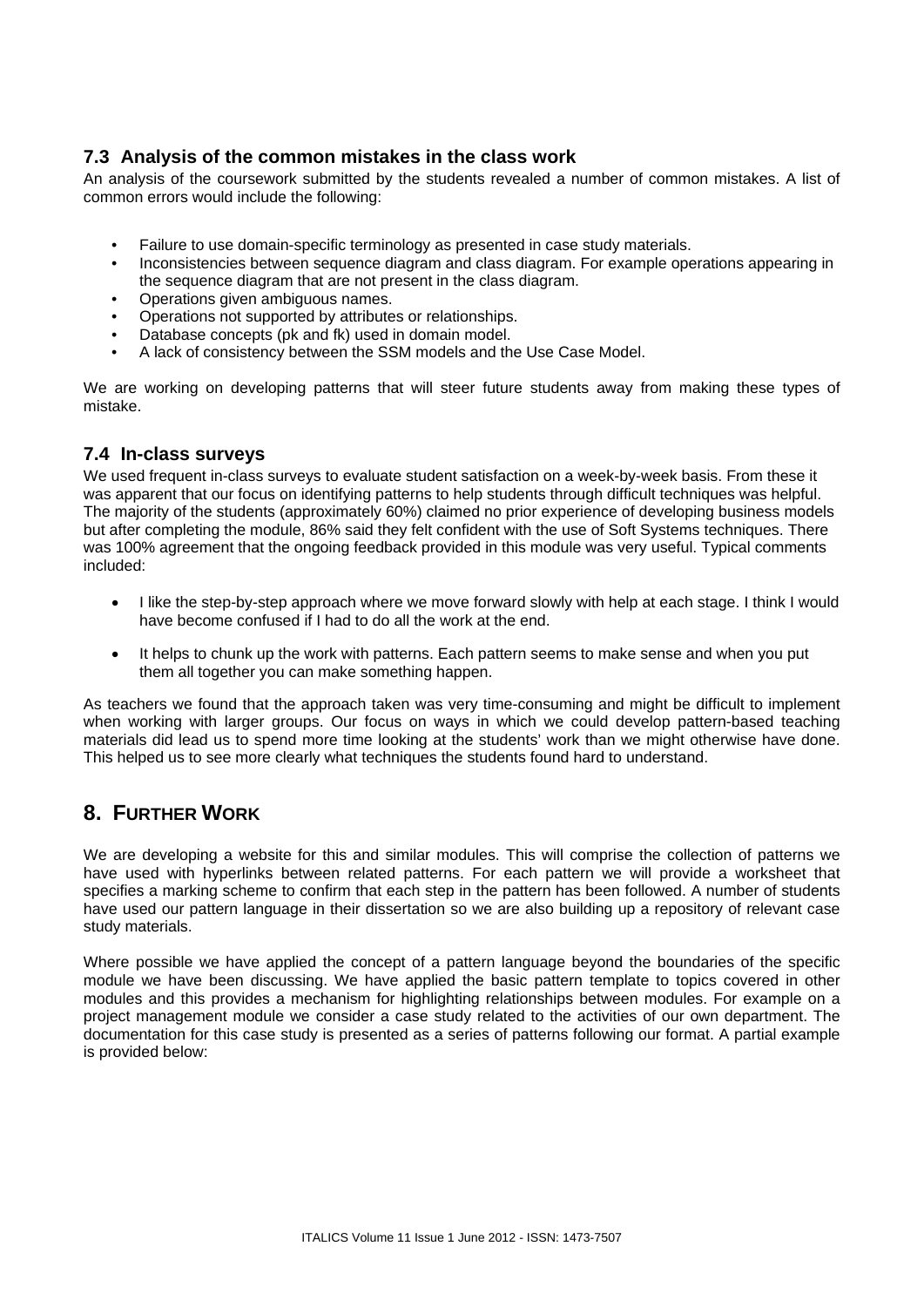#### **Problem: Short-term Absence of Staff.**

### **Context: The short-term (less than a month) absence of staff affects the work processes. Forces**:

- Absence because of illness, injuries, professional training, holidays or weather.
- Administrative tasks are interrelated in complex ways relying on staff expertise.

#### **Solution:**

- Provide online or paper handbook of instructions for specified routine tasks of each member's duties.
- Urgent work should be picked up by another member of staff as soon as possible.

#### **Discussion:**

There should be online or paper handbook of instructions for specified routine tasks of each member's duties that would help in the period of their absences. Online or paper instructions must be left behind by staff (admin) on leave especially during busy times e.g. May to September, in order to assist replacement/duty staff. This will help duty staff in covering absentee's jobs.

We also use design patterns as discussed in Gamma et al (1995) in all of our software engineering modules. It is hoped that the use of the pattern concept across a range of modules will create a sense of coherence and integration across the course as whole.

### **9. CONCLUSION**

This paper has reviewed our experience of delivering an Information Systems Development module to a postgraduate, largely international, group of students. We have described our presentation of the module as a, "scaffolded", approach. The scaffolding in question has been built around a novel systems development framework presented in the form of a pattern language. This basic structure has been fleshed out with a number of feedback mechanisms (including in-class surveys, feedback questionnaires, focus group discussions and reflective essays) and a sympathetic assessment strategy. We have concluded that the approach yielded significant benefits for the one module discussed here but might also have wider applicability.

### **10. BIBLIOGRAPHY**

Alexander, C. (1979). *A Timeless Way of Building.* New York, NY: Oxford University Press.

Bruner, J.S. (1966) *Toward a theory of instruction*, The Belknap Press of Harvard University Press, Cambridge, Massachusetts.

Ambler, SW. (1998). Software process patterns, Cambridge University Press

Ambler, SW. (1999). More software process patterns, Cambridge University Press

Checkland, P. (1999) *Soft systems methodology: a 30-year retrospective,* John Wiley, Chichester.

Duffy, T. and Jonassen, D. (1992) *Constructivism and the Technology of Instruction: A Conversation,*  Routledge, London.

Evitts, P. (2000), *A UML pattern language,* Macmillan Technical, Indianapolis, Ind.